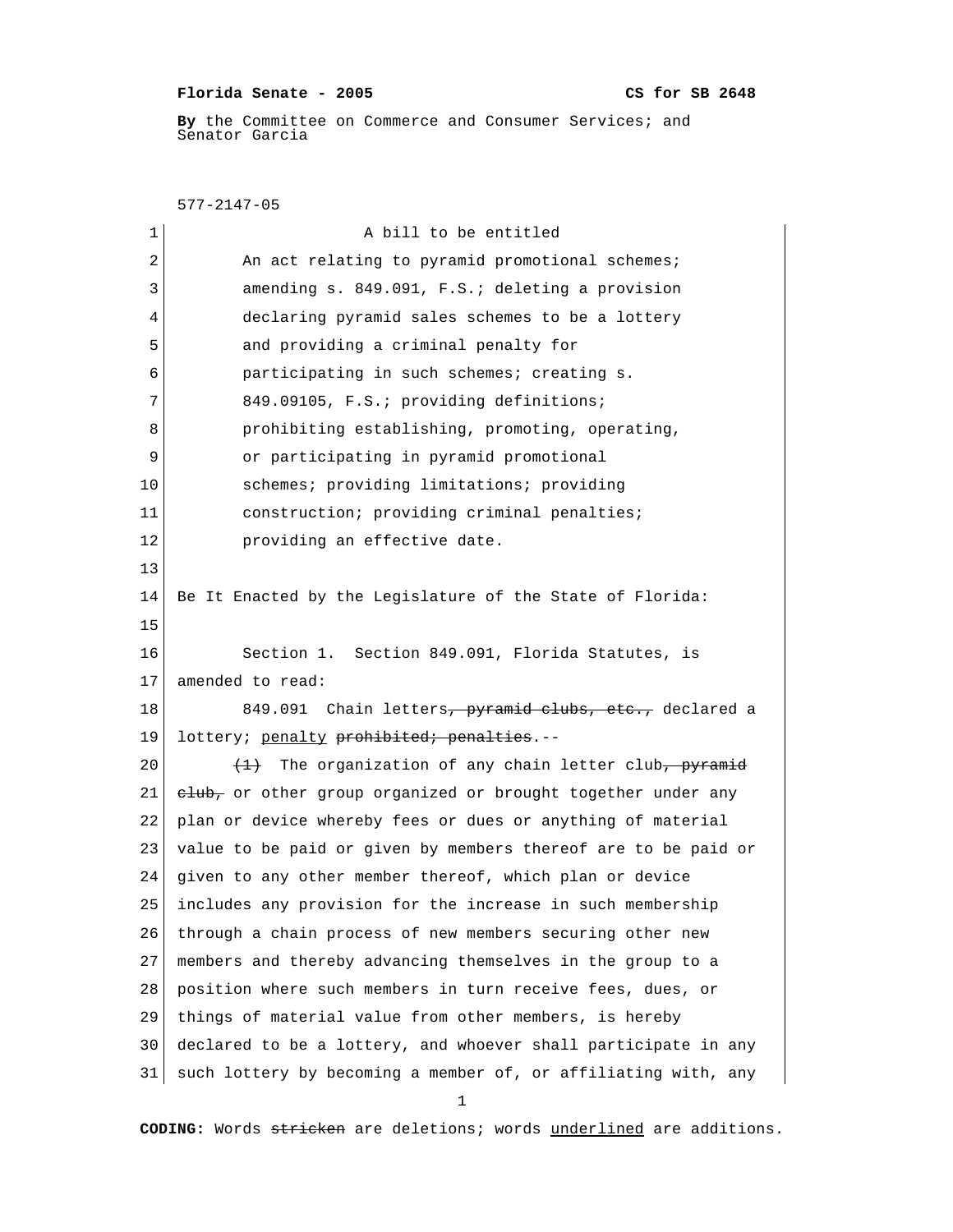1 such group or organization or who shall solicit any person for 2 membership or affiliation in any such group or organization 3 commits a misdemeanor of the first degree, punishable as 4 provided in s. 775.082 or s. 775.083.  $\mathcal{L}$  5 (2) A "pyramid sales scheme," which is any sales or 6 marketing plan or operation whereby a person pays a 7 consideration of any kind, or makes an investment of any kind, 8 in excess of \$100 and acquires the opportunity to receive a 9 benefit or thing of value which is not primarily contingent on 10 the volume or quantity of goods, services, or other property  $11$  sold in bona fide sales to consumers, and which is related to 12 the inducement of additional persons, by himself or herself or 13 | <del>others, regardless of number, to participate in the same sales</del> 14 or marketing plan or operation, is hereby declared to be a 15 lottery, and whoever shall participate in any such lottery by 16 becoming a member of or affiliating with, any such group or 17 organization or who shall solicit any person for membership or 18 affiliation in any such group or organization commits 19 misdemeanor of the first degree, punishable as provided in s.  $20$   $775.082$  or s.  $775.083$ . For purposes of this subsection, the 21 term "consideration" and the term "investment" do not include 22 the purchase of goods or services furnished at cost for use in 23 | making sales, but not for resale, or time and effort spent in 24 the pursuit of sales or recruiting activities. 25 Section 2. Section 849.09105, Florida Statutes, is 26 created to read: 27 849.09105 Pyramid promotional schemes prohibited; 28 penalties.-- 29 (1) For purposes of this section: 30 (a) "Appropriate inventory repurchase program" means a 31 program by which a plan or operation repurchases, upon request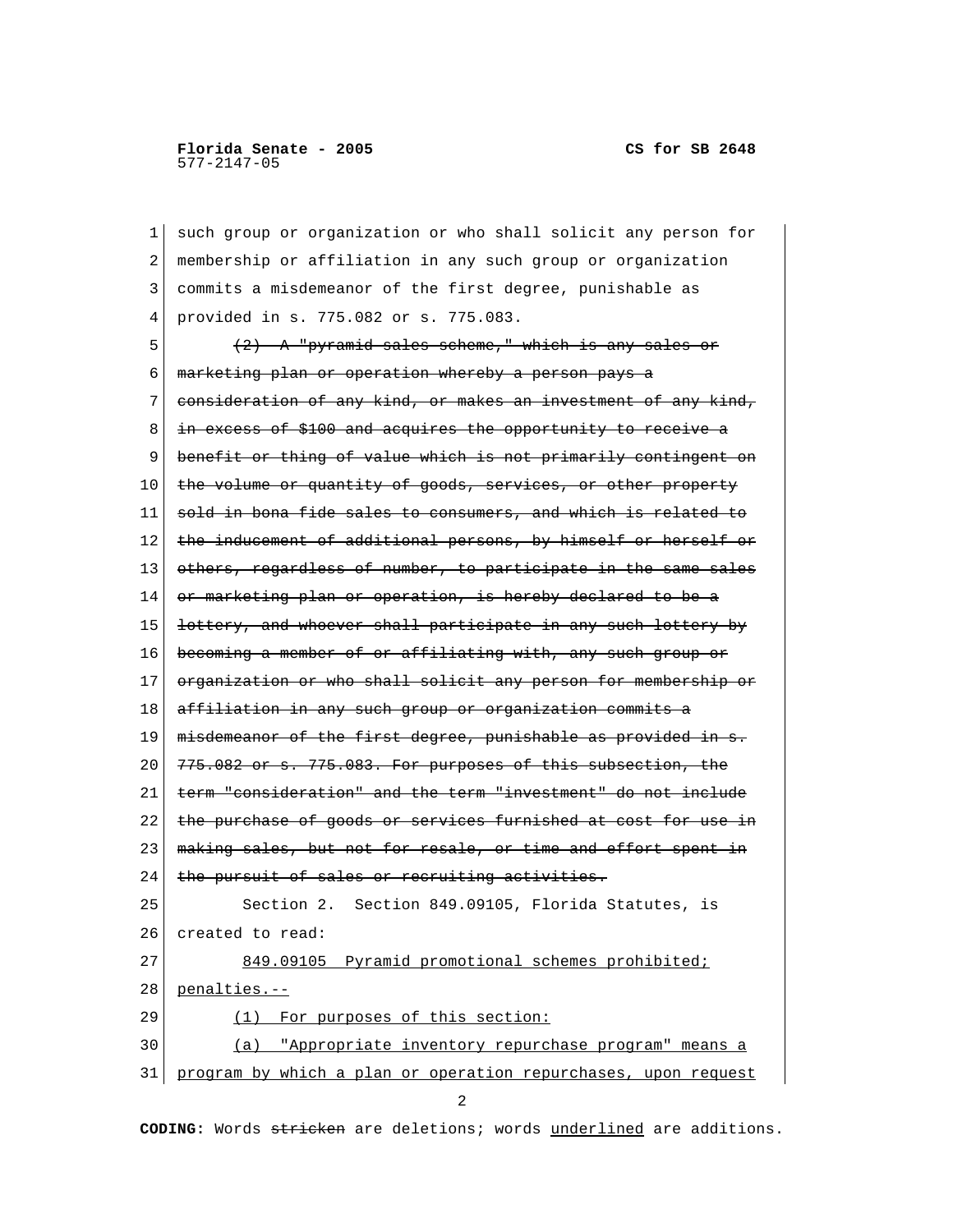| 1  | and upon commercially reasonable terms, when the salesperson's |
|----|----------------------------------------------------------------|
| 2  | business relationship with the company ends, current and       |
| 3  | marketable inventory in the possession of the salesperson that |
| 4  | was purchased by the salesperson for resale. Any such plan or  |
| 5  | operation shall clearly describe the program in its recruiting |
| 6  | literature, sales manual, or contract with independent         |
| 7  | salespersons, including the disclosure of any inventory that   |
| 8  | is not eligible for repurchase under the program.              |
| 9  | (b) "Commercially reasonable terms" means the                  |
| 10 | repurchase of current and marketable inventory within 12       |
| 11 | months from the date of purchase at not less than 90 percent   |
| 12 | of the original net cost, less appropriate set-offs and legal  |
| 13 | claims, if any.                                                |
| 14 | (c) "Compensation" means a payment of any money, thing         |
| 15 | of value, or financial benefit conferred in return for         |
| 16 | inducing another person to participate in a pyramid            |
| 17 | promotional scheme.                                            |
| 18 | (d) "Consideration" means the payment of cash or the           |
| 19 | purchase of goods, services, or intangible property. The term  |
| 20 | does not include the purchase of goods or services furnished   |
| 21 | at cost to be used in making sales and not for resale or time  |
| 22 | and effort spent in pursuit of sales or recruiting activities. |
| 23 | (e) "Current and marketable" excludes inventory that           |
| 24 | is no longer within its commercially reasonable use or         |
| 25 | shelf-life period; was clearly described to salespersons prior |
| 26 | to purchase as seasonal, discontinued, or special promotion    |
| 27 | products not subject to the plan or operation's inventory      |
| 28 | repurchase program; or has been used or opened.                |
| 29 | (f) "Inventory" includes both goods and services,              |
| 30 | including company-produced promotional materials, sales aids,  |
| 31 |                                                                |

3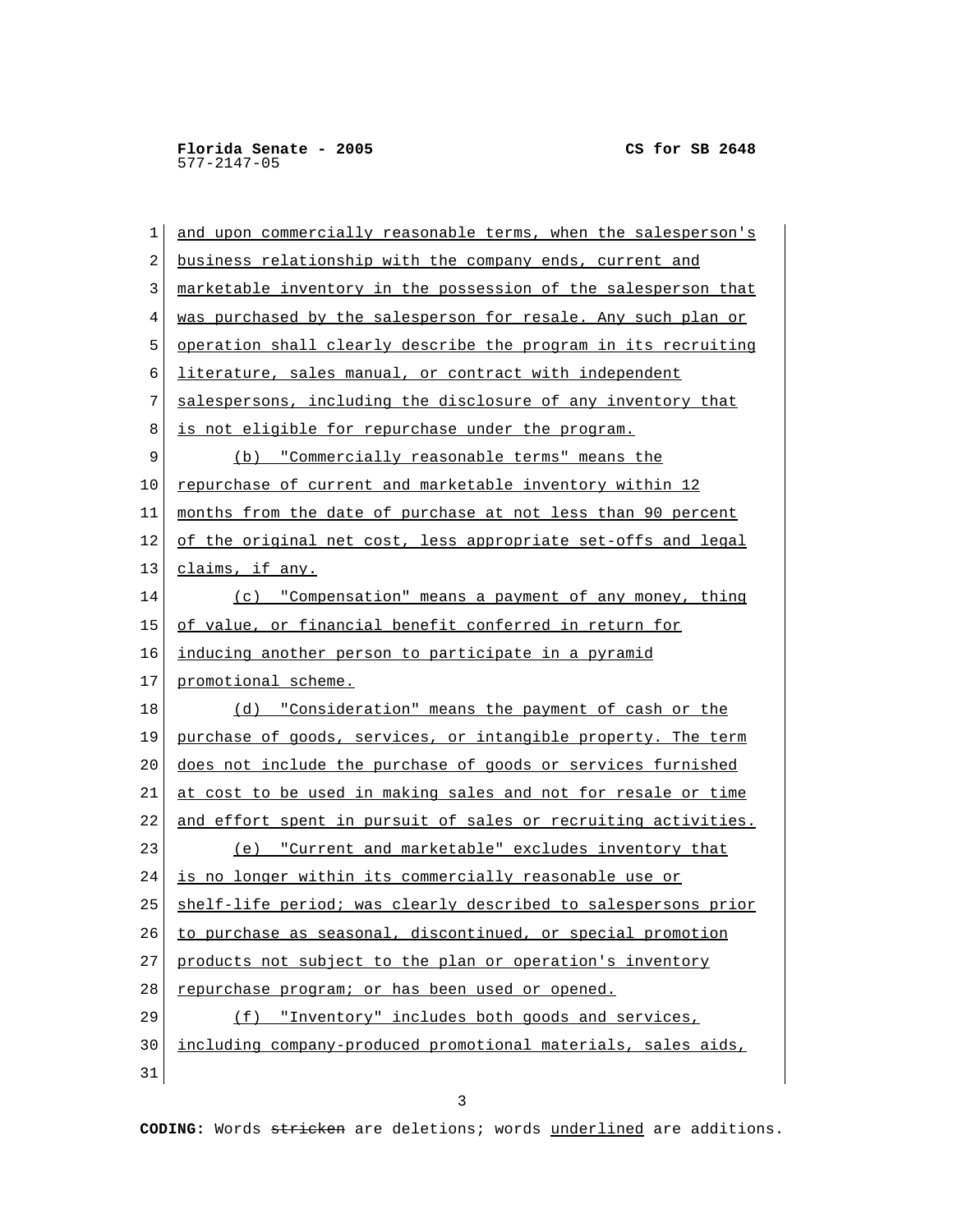1 and sales kits that the plan or operation requires independent 2 salespersons to purchase. 3 (g) "Promote" means contrive, prepare, establish, 4 plan, operate, advertise, or otherwise induce or attempt to 5 induce another person to participate in a pyramid promotional 6 scheme, including a pyramid promotional scheme run through the 7 Internet, e-mail, or other electronic communications. 8 (h) "Pyramid promotional scheme" means any plan or 9 operation by which a person gives consideration for the 10 opportunity to receive compensation that is derived primarily 11 from the introduction of other persons into the plan or 12 operation rather than from the sale and consumption of goods, 13 services, or intangible property by a participant or other 14 persons introduced into the plan or operation. The term 15 includes any plan or operation under which the number of 16 persons who may participate is limited either expressly or by 17 the application of conditions affecting the eligibility of a 18 person to receive compensation under the plan or operation, or 19 any plan or operation under which a person, on giving 20 consideration, obtains any goods, services, or intangible 21 property in addition to the right to receive compensation. 22 (2) No person may establish, promote, operate, or 23 participate in any pyramid promotional scheme. A limitation as 24 to the number of persons who may participate in or the 25 presence of additional conditions affecting eligibility for 26 the opportunity to receive compensation under a plan does not 27 change the identity of the plan as a pyramid promotional 28 scheme. It is not a defense under this section that a person, 29 on giving consideration, obtains goods, services, or 30 intangible property in addition to the right to receive 31 compensation.

4